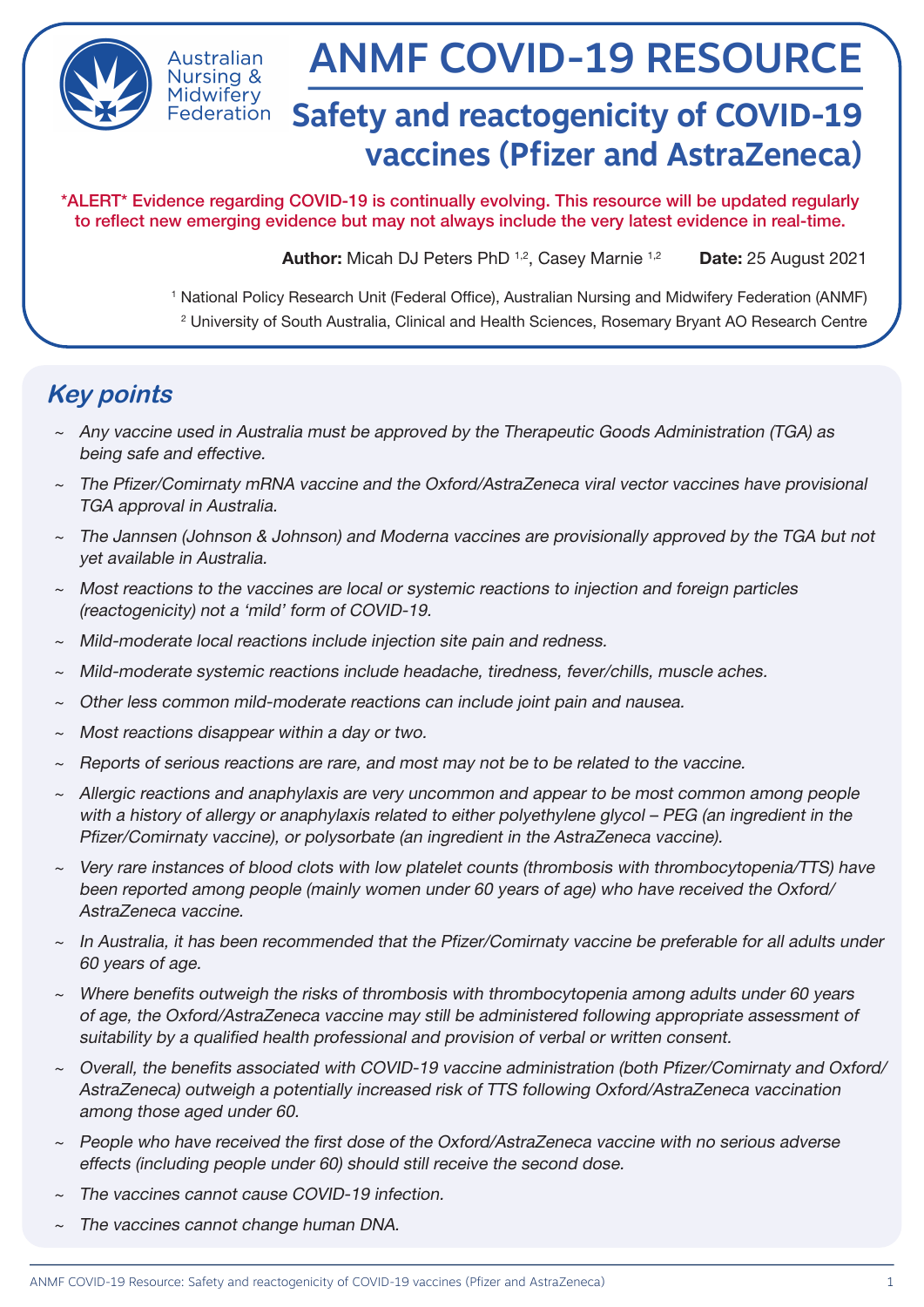## **Introduction**

The Australian Government has detailed a [national rollout strategy for the delivery of COVID-19 vaccines](https://www.health.gov.au/initiatives-and-programs/covid-19-vaccines/getting-vaccinated-for-covid-19/who-will-get-the-vaccines#covid19-vaccine-national-rollout-phases). In the Phase 1a, vaccines will be available to quarantine and border workers, priority sub-groups of frontline health workers, and aged care and disability care staff and residents.<sup>1</sup>

COVID-19 vaccines have been developed to protect people against the 'severe acute respiratory syndrome coronavirus 2' virus (or 'SARS-CoV-2'). Any COVID-19 vaccine approved for use in Australia may be effective in reducing the severity of illness but may not completely protect against infection or prevent a person from transmitting the virus to others. All [current official recommendations](https://www.health.gov.au/news/health-alerts/novel-coronavirus-2019-ncov-health-alert/how-to-protect-yourself-and-others-from-coronavirus-covid-19) regarding infection prevention and control should continue to be observed regardless of vaccine status.

The first two vaccines that have received provisional approval by the [Australian Therapeutic Goods](https://www.tga.gov.au/covid-19-vaccines)  [Administration \(TGA\)](https://www.tga.gov.au/covid-19-vaccines) for administration in Australia; the *[Pfizer/](https://www.health.gov.au/resources/publications/coronavirus-covid-19-information-about-the-pfizerbiontech-vaccine-for-covid-19)Comirnaty* mRNA-based vaccine,<sup>2</sup> and the [Oxford/AstraZeneca](https://www.health.gov.au/resources/publications/coronavirus-covid-19-information-about-the-university-of-oxford-vaccine-for-covid-19) viral vector vaccine.<sup>3</sup> More recently, the [Moderna](https://www.tga.gov.au/covid-19-vaccine-spikevax-elasomeran) and [Janssen \(Johnson & Johnson\)](https://www.tga.gov.au/covid-19-vaccine-janssen) vaccines have also received provisional TGA approval. This evidence summary does not cover these two vaccines as they are currently unavailable in Australia.

Only vaccines found to be safe and effective by the TGA are granted provisional registration. Safety and effectiveness is determined through analysis of ongoing clinical trials, international collaboration, and advice from the [Advisory Committee on Vaccines \(ACV\)](https://www.tga.gov.au/committee/advisory-committee-vaccines-acv). The TGA continually monitors the safety, quality, and efficacy of all vaccines before and following provisional approval.<sup>4,5</sup> There are other COVID-19 vaccines under development at varying stages.<sup>6</sup> Australia currently has agreements in place with four COVID-19 vaccine [developers](https://www.health.gov.au/initiatives-and-programs/covid-19-vaccines/about-covid-19-vaccines/australias-vaccine-agreements#pfizerbiontech) including the developers of the [Novavax](https://www.health.gov.au/resources/publications/coronavirus-covid-19-information-about-the-novavax-vaccine-for-covid-19) protein vaccine,<sup>7</sup> and the [COVAX Facility](https://www.health.gov.au/resources/publications/coronavirus-covid-19-information-about-the-covax-facility) that currently have nine different vaccines in varying stages of development under consideration, including the Moderna vaccine, an mRNA-based vaccine currently in use internationally.<sup>8,9,10</sup> As the various vaccines are rolled out and administered around the world, many organisations and research studies are continuously monitoring their efficacy, safety, and impact upon COVID-19 outcomes and transmission.

This resource addresses the safety and reactogenicity (inflammatory reactions in response to vaccines) of Pfizer and AstraZeneca COVID-19 vaccines. For more evidence-based information about COVID-19 vaccines please see the ANMF's other resources:

• [ANMF COVID-19 RESOURCES](https://anmf.org.au/pages/anmf-covid-19-resources)11

## **Reactions to approved COVID-19 vaccines**

For both the Pfizer/Comirnaty and AstraZeneca vaccines approved in Australia, most reactions are mild (i.e. do not interfere with daily activities) and only last a day or two. Moderate to severe reactions (such as headache, fever/chills, fatigue) are very uncommon and usually also resolve in two to three days.<sup>12,13</sup> Severe reactions are very rare, but may be experienced by people with known allergies to certain ingredients of the vaccines.<sup>12,14</sup>

#### **Mild-moderate reactions**

The most common reactions to COVID-19 vaccines are the same as those people commonly experience for vaccines in general.12,15 These reactions are most often mild to moderate and can occur after both the first and second dose of a vaccine. Reactions can include:<sup>16</sup>

- injection site pain and redness (within the first 24 hours)
- headache
- tiredness
- fever/chills
- muscle aches

Other less common reactions include joint pain and nausea.

Most reactions arise and then subside within a day or two of receiving the vaccine or occasionally up to a week. They generally do not interfere with the daily activities of most people. Commonly available pain relief medication, rest, and ensuring adequate hydration and comfortable body temperature is usually effective for reducing discomfort due to mild reactions to vaccination.12

If injection site pain or redness increases after 24 hours following vaccination, or other side effects do not dissipate after a few days, healthcare professional advice should be sought.<sup>12</sup>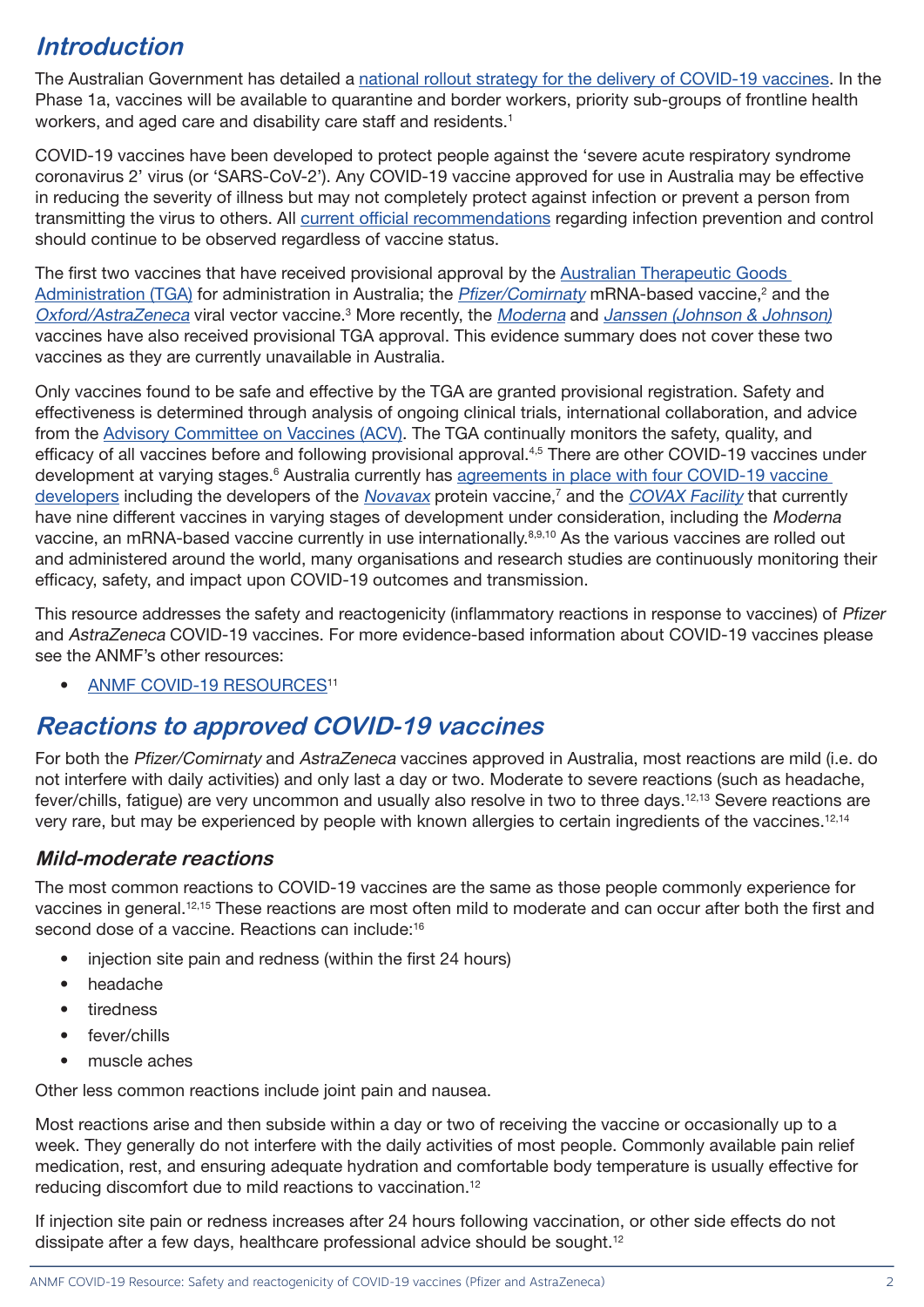#### **Allergic reactions**

Some people have experienced non-severe, immediate allergic reactions following COVID-19 vaccination.<sup>14</sup> These reactions have presented within a few hours and include hives, swelling, and wheezing (respiratory distress). Severe allergic reactions (anaphylaxis) within minutes to hours are uncommon among people who have received COVID-19 vaccines.<sup>17,18</sup>

Allergic reactions to vaccines or their ingredients (e.g. polyethylene glycol – PEG) are rare. People who are known to be allergic to PEG (an ingredient in the Pfizer/Comirnaty vaccine)19 or polysorbate (an ingredient in the AstraZeneca vaccine)<sup>20</sup> should not receive a vaccine if it contains a known allergen.

It appears that unless a person has experienced an allergic reaction to the first dose of a COVID-19 vaccination or an ingredient known to be contained within the COVID-19 in question, it is likely that people who have a history of allergic reactions to other, non-COVID-19 vaccines or other sources can still be safely vaccinated.<sup>18</sup> There is precedent for safely administering vaccines (for Yellow Fever) to people who are known to be allergic to vaccine ingredients (egg),<sup>21</sup> and the suggestion that by identifying and effectively triaging people into groups who may require observation or skin-testing for allergic reactions to PEG and polysorbate, COVID-19 vaccines could be administered to people who are allergic.18

## **Reactions to specific vaccines**

#### **The [Pfizer/](https://www.health.gov.au/resources/publications/coronavirus-covid-19-information-about-the-pfizerbiontech-vaccine-for-covid-19)Comirnaty vaccine**

Adverse reactions to the Pfizer/Comirnaty vaccine are rare. By December 23, 2020 1,893,360 initial doses of the vaccine had been administered in the United States. Of these there were 4,393 (0.2%) adverse events submitted to the Vaccine Adverse Event Reporting System (VAERS). This included 175 case reports marked for further review as possible cases of severe allergic reaction. Of this group, anaphylaxis was identified as the cause of 21 cases of which 17 people had a history of allergies including 7 with a history of anaphylaxis.17

The Pfizer/Comirnaty vaccine may cause mild-to-moderate, short-term pain at the injection site, headache, and fatigue.<sup>22</sup> These reactions usually resolved within one to two days. Systemic reactions such as fever and chills may also be observed within the first one to two days following vaccination and usually resolve soon after.<sup>22</sup>

The incidence of other adverse events appears to be low; of 43,252 participants 64 vaccine recipients (0.3%) and six placebo recipients (<0.1%) reported lymph nodes swelling.<sup>22</sup> Four vaccine related serious adverse events were reported from the 21,720 vaccine recipients; shoulder injury, right axillary lymphadenopathy, paroxysmal ventricular arrhythmia, and right leg paresthesia.<sup>22</sup>

#### **The [Oxford/AstraZeneca](https://www.health.gov.au/resources/publications/coronavirus-covid-19-information-about-the-university-of-oxford-vaccine-for-covid-19) vaccine**

As for the Pfizer/Comirnaty vaccine, mild-to-moderate, short-term reactions to the Oxford/AstraZeneca vaccine can occur. These are similarly unlikely to be related to the vaccine itself but are commonly occurring reactions to injections and foreign particles entering the body.

Studies that have investigated the efficacy and safety of the Oxford/AstraZeneca vaccine report few adverse events with similar profiles between experimental and control groups and few or none considered to be related to the vaccine. $3,13$ 

In one primary analysis of data from 11,636 participants in four large, ongoing randomised controlled trials in the United Kingdom, Brazil, and South Africa serious adverse events occurred in 168 participants including 79 (0.7%) who received the vaccine and 89 (0.8%) who received the meningococcal vaccine (MenACWY) or saline control.3 Adverse events of special interest (i.e. recorded but not classified as serious adverse events) occurred in 95 (0.8%) vaccine group participants and 126 (1.1%) control group participants. One case of fever >40 C occurred two days following the first dose but resolved and did not occur again following the second dose. One case of idiopathic transverse myelitis (cause unknown) was reported in the vaccine group that may have been related to vaccination. All trial participants have recovered or are in a stable or improving condition.<sup>3</sup>

In another study, of 12,282 participants in the vaccine group 108 (0.9%) participants experienced a serious adverse event compared to 127 participants (1.1%) in the control group.<sup>23</sup> Infections and infestations accounted for the largest number of serious adverse events in both experimental (23 participants) and control groups (41 participants). Reporting of serious adverse events included any serious adverse event including those that would be unrelated to vaccine administration (e.g. animal bite, road traffic accident).<sup>23</sup>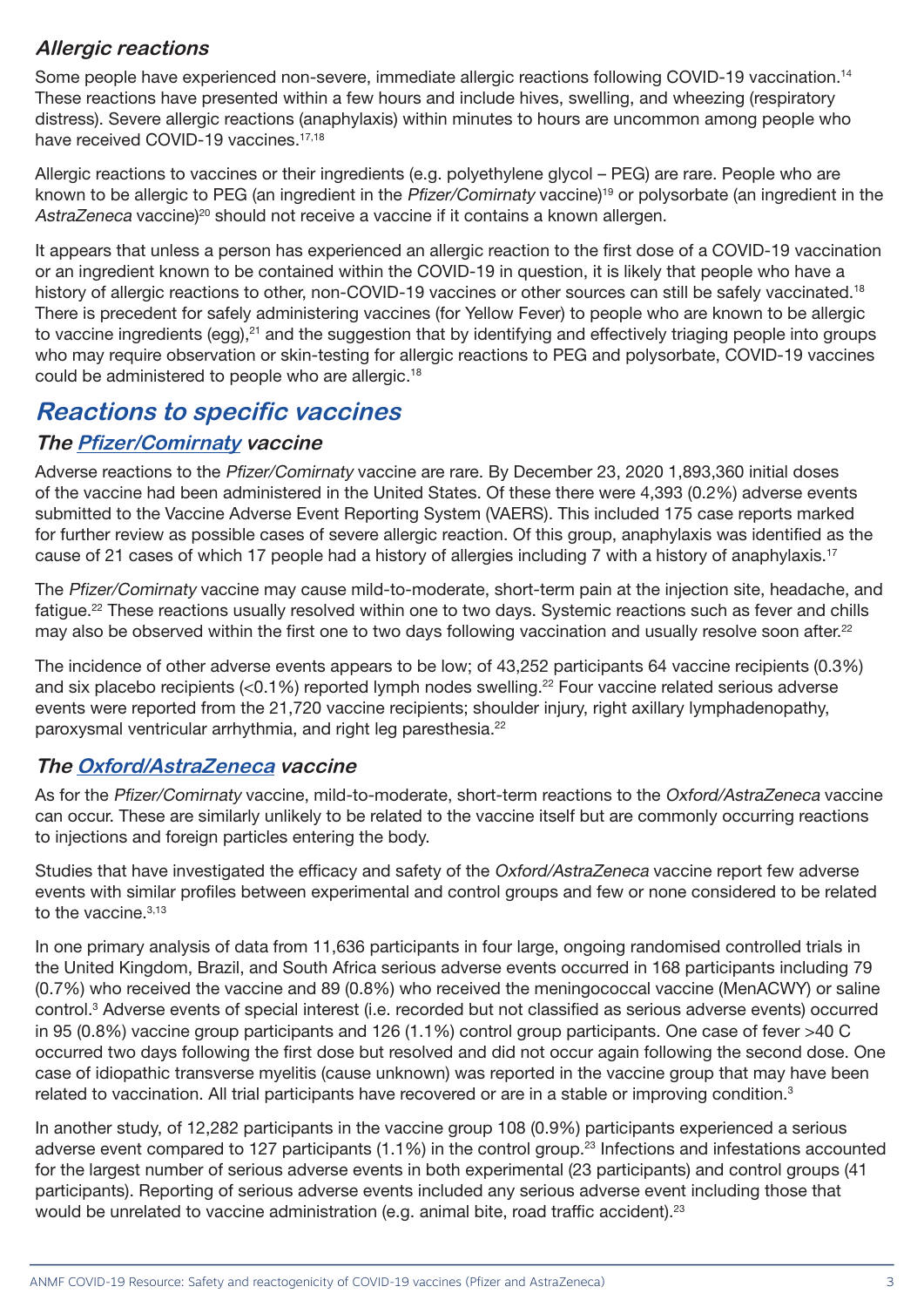## **Other COVID-19 vaccine safety considerations**

#### **Approved COVID-19 vaccines don't cause infection**

While some vaccines for other illnesses use viruses that are weakened/attenuated (complete but genetically weakened) or inactivated and harmless (whole viruses, but 'dead' versions of the virus),<sup>24</sup> the COVID-19 vaccines approved for use in Australia use only isolated parts of the SARS-CoV-2 virus (spike proteins) to generate an immune response and the production of antibodies.25 Because of this, the approved COVID-19 vaccines cannot infect a person with COVID-19.

The effectiveness of a person's immune response to SARS-CoV-2 depends on the ability of their body to quickly recognise and respond to infection. When the immune system learns to recognise virus spike proteins, antibodies are developed to provide protection against infection.26

#### **Approved COVID-19 vaccines don't alter human DNA**

COVID-19 vaccines that use deoxyribonucleic acid (DNA) such as the Oxford/AstraZeneca viral vector vaccine,3,13 or mRNA (messenger ribonucleic acid) including the Pfizer/Comirnaty vaccine,27 and Moderna vaccine,28 have been found to be safe and effective.29,30

Other viral vector vaccines include those for Ebola, Hepatitis B, Human Papilloma Virus, and Whooping Cough.13 The genetic material in viral vector vaccines cannot integrate into human DNA in the cell nuclei, and only codes for the SARS-CoV-2 spike protein. Messenger RNA is different to the DNA that exits within chromosomes. Messenger RNA cannot combine with the DNA in cell nuclei to change the human genetic code and instead is broken down within the body's cells within around 72 hours.<sup>31</sup>

Vaccines using mRNA technology have been in development for other viruses (e.g. Zika), but before now have not been used in practice.24,32 Vaccines contain the mRNA of a harmless SARS-CoV-2 spike protein responsible for binding the virus to human cells.<sup>22</sup>

#### **Blood clots with low platelet counts and the AstraZeneca vaccine**

Very rare instances of blood clots with low platelet counts (thrombosis with thrombocytopenia/TTS) have been reported among people who have received the Oxford/AstraZeneca vaccine.<sup>33,34</sup> An in-depth review of 62 cases of cerebral venous sinus thrombosis and 24 cases of splanchnic vein thrombosis has been carried out from a total population (to date) of approximately 25 million people who have received the vaccine in Europe.<sup>33</sup>

It is important for healthcare professionals and people who receive the vaccine to be aware of the very rare possibility of TTS following vaccination.<sup>33</sup> People who have been vaccinated should seek medical assistance immediately if they develop the following symptoms:<sup>33</sup>

- shortness of breath
- chest pain
- swelling of the leg
- persistent abdominal pain
- neurological symptoms, including severe and persistent headaches or blurred vision
- tiny blood spots under the skin away from the site of injection

As of 25 August 2021, 60 confirmed and probable cases of TTS have been reported in Australia and assessed by the Vaccine Safety Investigation Group (VSIG).<sup>35</sup> The European Medicines Agency (EMA) has found links between the AstraZeneca COVID-19 vaccine and TTS.<sup>33</sup> The TGA is carefully reviewing all Australian reports of TTS following the AstraZeneca vaccine and will update any advice accordingly.<sup>36</sup>

In Australia, it has been recommended that the *Pfizer/Comirnaty* vaccine be preferable for all adults under 60 years of age (i.e. all adults regardless of sex assigned at birth).37 Where benefits outweigh the risks of thrombosis with thrombocytopenia among adults under 60 years of age, the Oxford/AstraZeneca vaccine may still be administered following an appropriate assessment of suitability by a qualified health professional and provision of verbal or written consent.37

Overall, the benefits associated with Oxford/AstraZeneca outweigh a potentially increased risk of thrombosis with thrombocytopenia following Oxford/AstraZeneca vaccination among those aged over 60.<sup>33,37</sup> People who have received the first dose of the Oxford/AstraZeneca vaccine with no serious adverse effects (including people under 60) should still receive the second dose.<sup>37</sup>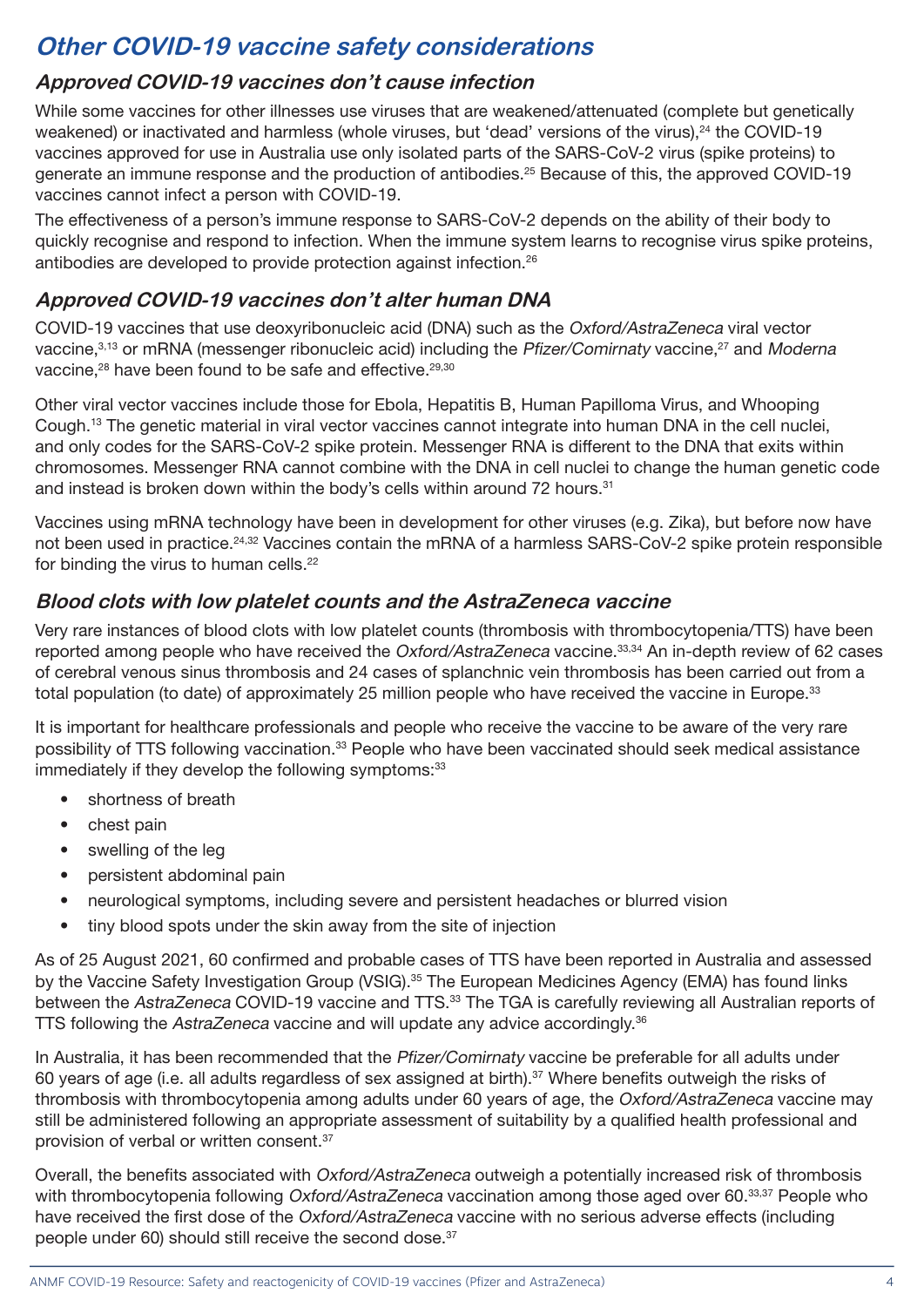Globally, many groups are continuously monitoring even very rare and minor adverse events. Even an extremely small number of cases of blood clots among vaccine recipients is being taken seriously and investigated. It is important to consider that among non-vaccinated people, blood clots (non TTS) are relatively common (millions of cases every year worldwide).<sup>38</sup> There are many and varied risk factors that increase a person's risk of blood clots including some common medications (e.g. oral contraceptives), hospitalisation and medical treatments (major surgery), pregnancy and postpartum, increasing age, male biological sex, and personal and familial history). 33,38

#### **References**

- 1. Australian Government Department of Health. Australia's COVID-19 vaccine national roll-out strategy 2021. [https://](https://www.health.gov.au/resources/publications/australias-covid-19-vaccine-national-roll-out-strategy) [www.health.gov.au/resources/publications/australias-covid-19-vaccine-national-roll-out-strategy](https://www.health.gov.au/resources/publications/australias-covid-19-vaccine-national-roll-out-strategy) (accessed Feb 8 2021).
- 2. Pfizer. Pfizer and BioNTech Announce Vaccine Candidate Against COVID-19 Achieved Success in First Interim Analysis from Phase 3 Study. Feb 9 2021. [https://www.pfizer.com/news/press-release/press-release-detail/pfizer-and-biontech](https://www.pfizer.com/news/press-release/press-release-detail/pfizer-and-biontech-announce-vaccine-candidate-against)[announce-vaccine-candidate-against](https://www.pfizer.com/news/press-release/press-release-detail/pfizer-and-biontech-announce-vaccine-candidate-against) (accessed Feb 16 2021).
- 3. Voysey M, Clemens SAC, Madhi SA, et al. Safety and efficacy of the ChAdOx1 nCoV-19 vaccine (AZD1222) against SARS-CoV-2: an interim analysis of four randomised controlled trials in Brazil, South Africa, and the UK. The Lancet 2021; 397(10269): 99-111.
- 4. Therapuetic Goods Administration. COVID-19 vaccines. 2021.<https://www.tga.gov.au/covid-19-vaccines>(accessed 8 Feb 2021).
- 5. Australian Government Department of Health. Australian COVID-19 Vaccination Policy 2020. [https://www.health.gov.](https://www.health.gov.au/resources/publications/australian-covid-19-vaccination-policy) [au/resources/publications/australian-covid-19-vaccination-policy](https://www.health.gov.au/resources/publications/australian-covid-19-vaccination-policy) (accessed 8 Feb 2021).
- 6. Forni G, Mantovani A, Forni G, et al. COVID-19 vaccines: where we stand and challenges ahead. Cell Death & Differentiation 2021; 28(2): 626-39.
- 7. Mahase E. Covid-19: Novavax vaccine efficacy is 86% against UK variant and 60% against South African variant. BMJ 2021; 372: n296.
- 8. European Center for Disease Prevention and Control. Overview of the implementation of COVID-19 vaccination strategies and vaccine deployment plans in the EU/EEA. 2021. [https://www.ecdc.europa.eu/sites/default/files/](https://www.ecdc.europa.eu/sites/default/files/documents/Overview-of-COVID-19-vaccination-strategies-deployment-plans-in-the-EU-EEA.pdf) [documents/Overview-of-COVID-19-vaccination-strategies-deployment-plans-in-the-EU-EEA.pdf](https://www.ecdc.europa.eu/sites/default/files/documents/Overview-of-COVID-19-vaccination-strategies-deployment-plans-in-the-EU-EEA.pdf) (accessed Feb 8 2021).
- 9. Australian Government Department of Health. Australia's vaccine agreements 2021. [https://www.health.gov.au/](https://www.health.gov.au/initiatives-and-programs/covid-19-vaccines/about-covid-19-vaccines/australias-vaccine-agreements) [initiatives-and-programs/covid-19-vaccines/about-covid-19-vaccines/australias-vaccine-agreements](https://www.health.gov.au/initiatives-and-programs/covid-19-vaccines/about-covid-19-vaccines/australias-vaccine-agreements) (accessed Feb 8 2021).
- 10. Moderna. Moderna's COVID-19 Vaccine Candidate Meets its Primary Efficacy Endpoint in the First Interim Analysis of the Phase 3 COVE Study. Feb 16 2021. [https://investors.modernatx.com/news-releases/news-release-details/](https://investors.modernatx.com/news-releases/news-release-details/modernas-covid-19-vaccine-candidate-meets-its-primary-efficacy) [modernas-covid-19-vaccine-candidate-meets-its-primary-efficacy](https://investors.modernatx.com/news-releases/news-release-details/modernas-covid-19-vaccine-candidate-meets-its-primary-efficacy) (accessed Feb 16 2021).
- 11. Peters M, Marnie C. How do COVID-19 vaccines work? 19 Feb 2021 2021. [https://anmf.org.au/pages/anmf-covid-19](https://anmf.org.au/pages/anmf-covid-19-resources) [resources](https://anmf.org.au/pages/anmf-covid-19-resources) (accessed 19 Feb 2021).
- 12. Centers for Disease Control and Prevention (CDC). What to Expect after Getting a COVID-19 Vaccine. Feb 12 2021. <https://www.cdc.gov/coronavirus/2019-ncov/vaccines/expect/after.html> (accessed Feb 16 2021).
- 13. Ramasamy MN, Minassian AM, Ewer KJ, et al. Safety and immunogenicity of ChAdOx1 nCoV-19 vaccine administered in a prime-boost regimen in young and old adults (COV002): a single-blind, randomised, controlled, phase 2/3 trial. The Lancet 2020; 396(10267): 1979-93.
- 14. Centers for Disease Control and Prevention. COVID-19 Vaccines and Allergic Reactions. 2021. [https://www.cdc.gov/](https://www.cdc.gov/coronavirus/2019-ncov/vaccines/safety/allergic-reaction.html) [coronavirus/2019-ncov/vaccines/safety/allergic-reaction.html](https://www.cdc.gov/coronavirus/2019-ncov/vaccines/safety/allergic-reaction.html) (accessed Feb 22 2021).
- 15. Hervé C, Laupèze B, Del Giudice G, Didierlaurent AM, Tavares Da Silva F. The how's and what's of vaccine reactogenicity. npj Vaccines 2019; 4(1): 39.
- 16. Advisory Committee on Immunization Practices, Shimabukuro T. COVID-19 vaccine safety update. Jan 27 2021 (accessed Feb 22 2021).
- 17. Shimabukuro T, Nair N. Allergic Reactions Including Anaphylaxis After Receipt of the First Dose of Pfizer-BioNTech COVID-19 Vaccine. JAMA 2021.
- 18. Glover RE, Urquhart R, Lukawska J, Blumenthal KG. Vaccinating against covid-19 in people who report allergies. BMJ 2021; 372: n120.